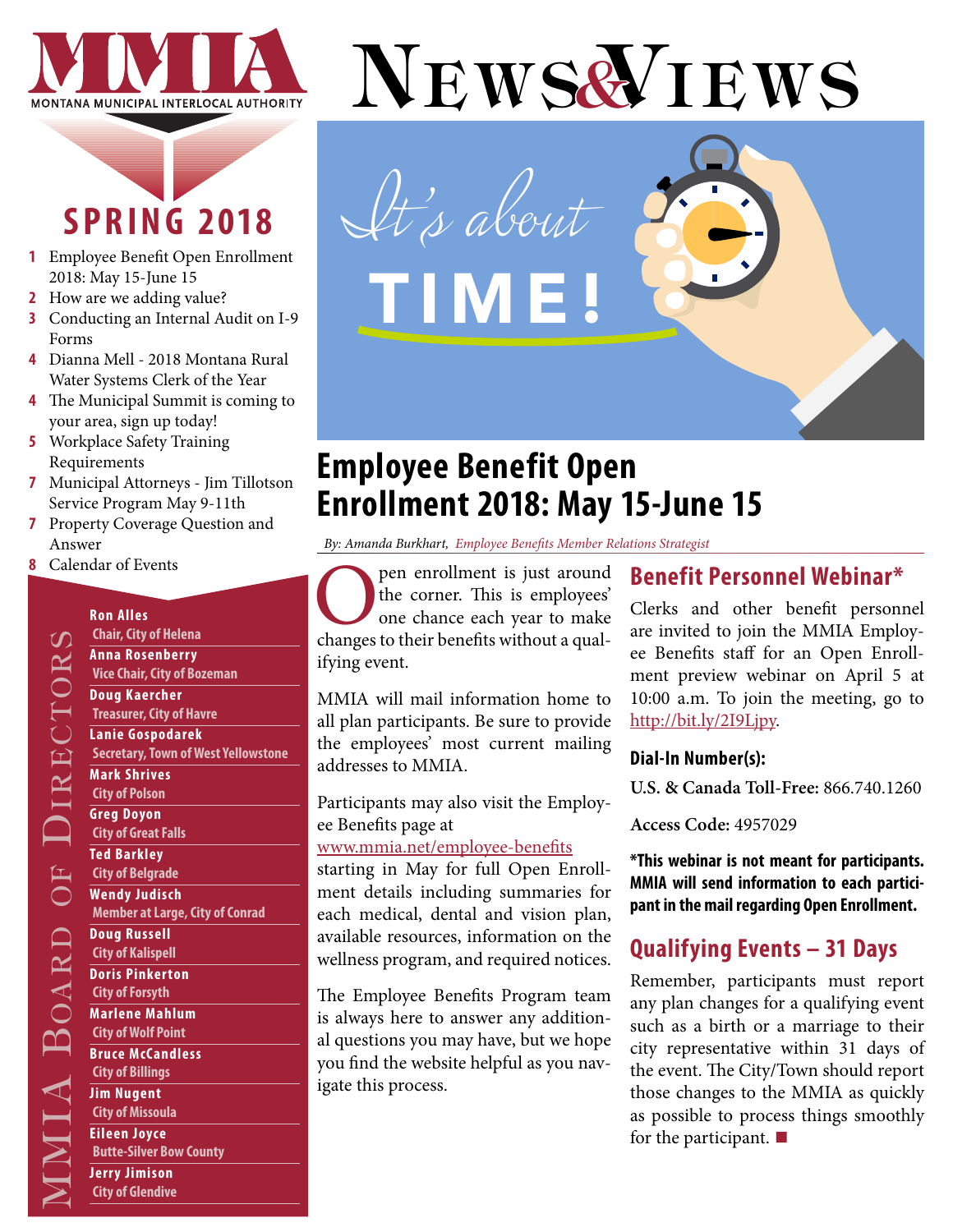## <span id="page-1-0"></span>**How are we adding value?**

*By: Alan W. Hulse, CEO, ARM, AIC* 

In 2016, the MMIA Board of Directors revised and up-<br>dated a three-year strategic plan for our organization.<br>Establishing a strategic plan is hard and tedious, al-<br>though very important work. It is staff's responsibility t n 2016, the MMIA Board of Directors revised and updated a three-year strategic plan for our organization. Establishing a strategic plan is hard and tedious, alensure that we are working daily to meet the goals established by the Board. One of the overarching goals established by the Board in 2016 is our organizational mission:

#### **Organizational Mission**

Pooling resources to provide quality, cost-effective risk management services, including education and training, and self-funded coverage for all Montana cities and towns.

## **What are we doing to fulfill this mission?**

#### **Pooling resources**

Let us begin with internal resources. MMIA has a staff of 30 dedicated hardworking professionals who come to work every day with the goal of doing the best job they can for the member cities and towns that we serve. We work diligently at recruiting and retaining quality and talented people that have outstanding technical skills and are dedicated to service. I feel blessed to be able to lead this outstanding group

of people. I take tremendous pride in knowing that the services they provide; training, technical assistance, claims administration, conference planning, etc., are second to none!

MMIA has also formed strong strategic relationships with other organizations that serve Montana municipalities. For the past three years, MMIA has worked very closely with the Montana League of Cities and Towns (MLCT) to align our goals in a strategic and collaborative partnership to strengthen both organizations and provide effective service to our combined membership. Working together through our service level agreements, I believe our efforts have resulted in significant improvement in programs, such as our Executive Forum, Municipal Summits, Jim Tillotson Service Program for attorneys, and the MLCT Conference; as well as a higher level of technical assistance to our members and advocacy that is provided on behalf of our members.

Similarly, collaborating on a strategic level with other groups such as MSU Local Government Center (LGC),

**CEO'S CORNER** Montana Law Enforcement Academy, and Department of Administration Local Government Services has resulted in a higher quality of service to the municipalities that we serve.

#### **Risk Management Service, Training, Education**

I have highlighted above how

collaboration with our strategic partners has resulted in a higher quality of services that we provide, but I would like

to provide more detail on those services: **Executive Forum** – Each year MMIA, MLCT, and LGC provide training specific to the executive branch of local

> government. We invite Mayors and Managers from our communities to gather for two days of training and networking. These Forums are geared toward newly elected mayors as well as more seasoned executives. This year we are holding the Forum in Polson on March 28, 29 and 30.

> **Municipal Summit** – With the same partners, we conduct nine regional summits around the state to provide

training, technical assistance, networking opportunities as well as updates on what is happening at the State and Federal levels of government that may have an impact on you. The Summits will be taking place around the state between April and June this year.

**Clerks-Elected Officials Conference/Tillotson City Attorney CLE** – This is a five-day certification course for municipal clerks, three-day training for elected officials both legislative and executive, and a two-day continuing legal education opportunity geared around municipal liability issues for city attorneys held in Billings May 6-11, 2018.

**MLCT Conference** – This is a three-day conference for all municipal employees that provides training, education, and technical assistance. This is a great opportunity to network with your peers, meet vendors that service local governments and access quality training and education.

*I take tremendous pride in knowing that the services they provide: training, technical assistance, claims administration, conference planning, etc., are second to none!*

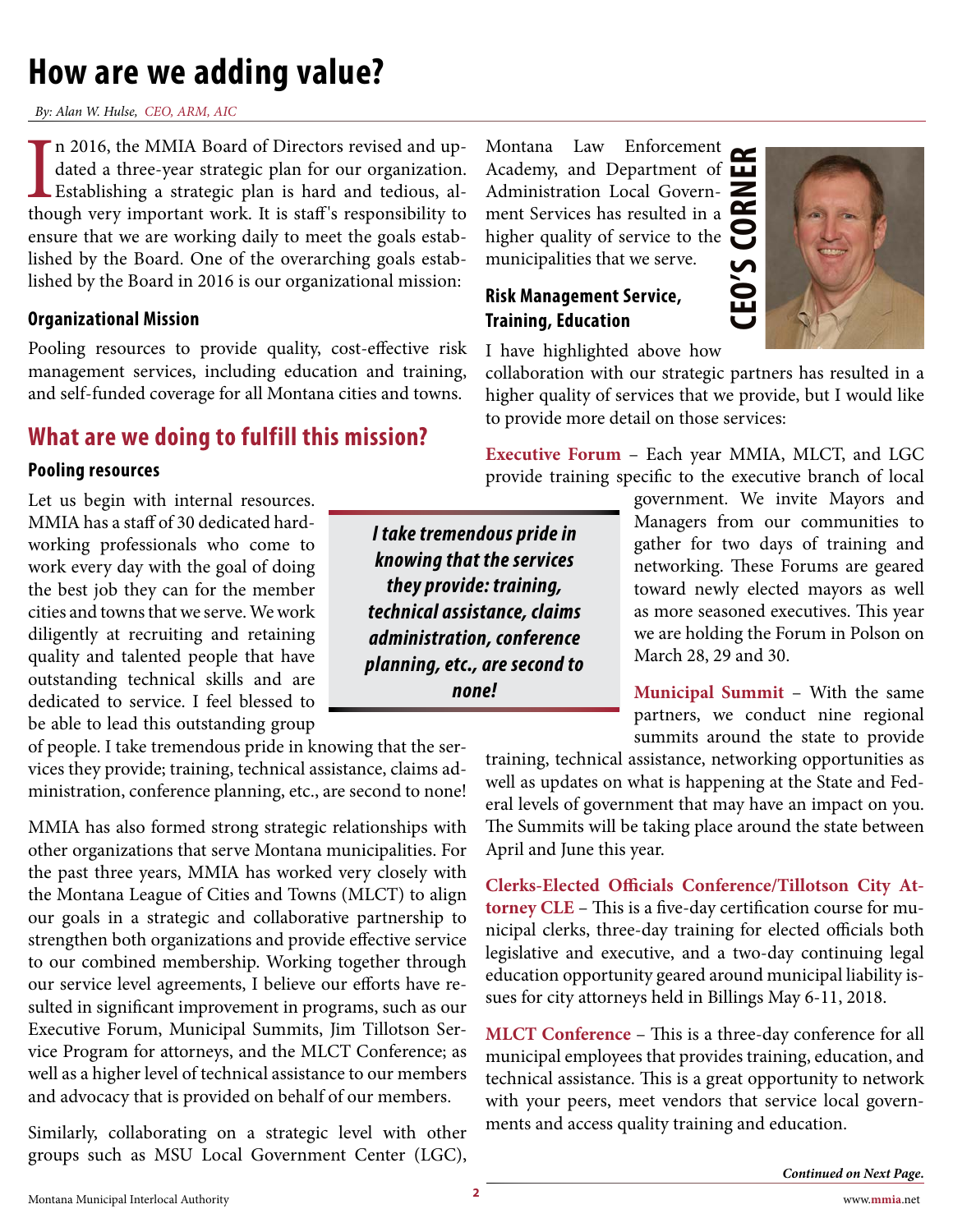## <span id="page-2-0"></span>**Conducting an Internal Audit on I-9 Forms**

*By: Angela Simonson, HR/Employment Practices Specialist*

All employers are required to have a completed I-9<br>on record for every employee currently working.<br>The employee must complete their section by close<br>of business (COB) on the first day of employment, and the on record for every employee currently working. The employee must complete their section by close of business (COB) on the first day of employment, and the employer must complete their section by COB on the third day from the date of hire. Employers are also required to retain an I-9 for those who have terminated employment. The retention period for keeping an I-9 for a terminated employee is one year from date of termination OR three years from the date of hire, whichever is longer.

The Society of Human Resource Management (SHRM) has identified common mistakes in handling I-9 forms in their article titled *"Top 10 Mistakes in Handling I-9 Forms"* located online at [shrm.org.](http://shrm.org) The list includes failing to conduct an internal I-9 audit and having untrained staff engage in the I-9 audit.

## **The following are easy steps to follow to assist you in conducting an I-9 audit:**

First, obtain a list of all employees who are currently working and any who have terminated since your last audit.

Second, cross-reference the list above as you look through all of your I-9 forms. Specifically, you need to ensure you have a completed form for every active employee that is signed and dated.

If the form is missing information, create a separate note that lists the date an I-9 audit was complete and what was discovered to be missing. Sign and date this note, then attach to the I-9 form. You cannot go back and correct information at a later date on the form itself.

If an I-9 form is missing for an active employee, you must notify the employee and require the form to be completed as soon as possible. Make a note to attach to the I-9 that lists the date the I-9 audit was completed and lists the audit findings showing the I-9 was missing and hence the reason

#### **How are we adding value...(cont'd)**

In addition to these set programs, we also provide a tremendous amount of on-demand technical assistance from our offices and will do customized training in your communities when requested.

Montana Municipal Interlocal Authority www.**mmia**.net **<sup>3</sup>** The result of these efforts is to provide you the tools needed to manage your day-to-day exposures, thus reducing risk

for a late signature date on the form.

Finally, the list of employees will assist you in determining dates for employment termination. If the termination date has been at least three years since the date of hire or one year from termination, (whichever is longer) then the I-9 can be destroyed, following your records destruction policy.



## **A few examples are listed below:**

Sue was hired on 10/1/2011. Her last day of employment was 8/15/2015—her I-9 can be shredded 8/15/2016. This date is more than three years from the date of hire and one year from date of termination.

Joe was hired on 2/5/2017. His last day of employment was 8/15/2017. In this case, you must hold the I-9 until 2/5/2020—three years from hire date. Write "terminated 8/15/2017. Destroy 2/5/2020" on the bottom of the form and file under terminated employees; this will help you when you go through all I-9's at your next year's audit.

Make the I-9 audit process something you do on an annual to biennial basis. Keep a log in the front of your folder that indicates dates internal audits were conducted and who completed the audit.

As a reminder, I-9 should not be part of the Personnel File, but should instead be filed in a separate folder in a locked location. It is best practice to clearly separate forms for active and terminated employees. I-9 should be easily accessed when requested for financial audits or if ever requested by the Department of Homeland Security during an audit. **■**

and cost. This, in turn, allows us to provide cost-effective and stable coverage for your municipal risks. When it is all said and done, I believe that we are fulfilling the mission that the Board has established for this organization – and adding value – for you our members! **■**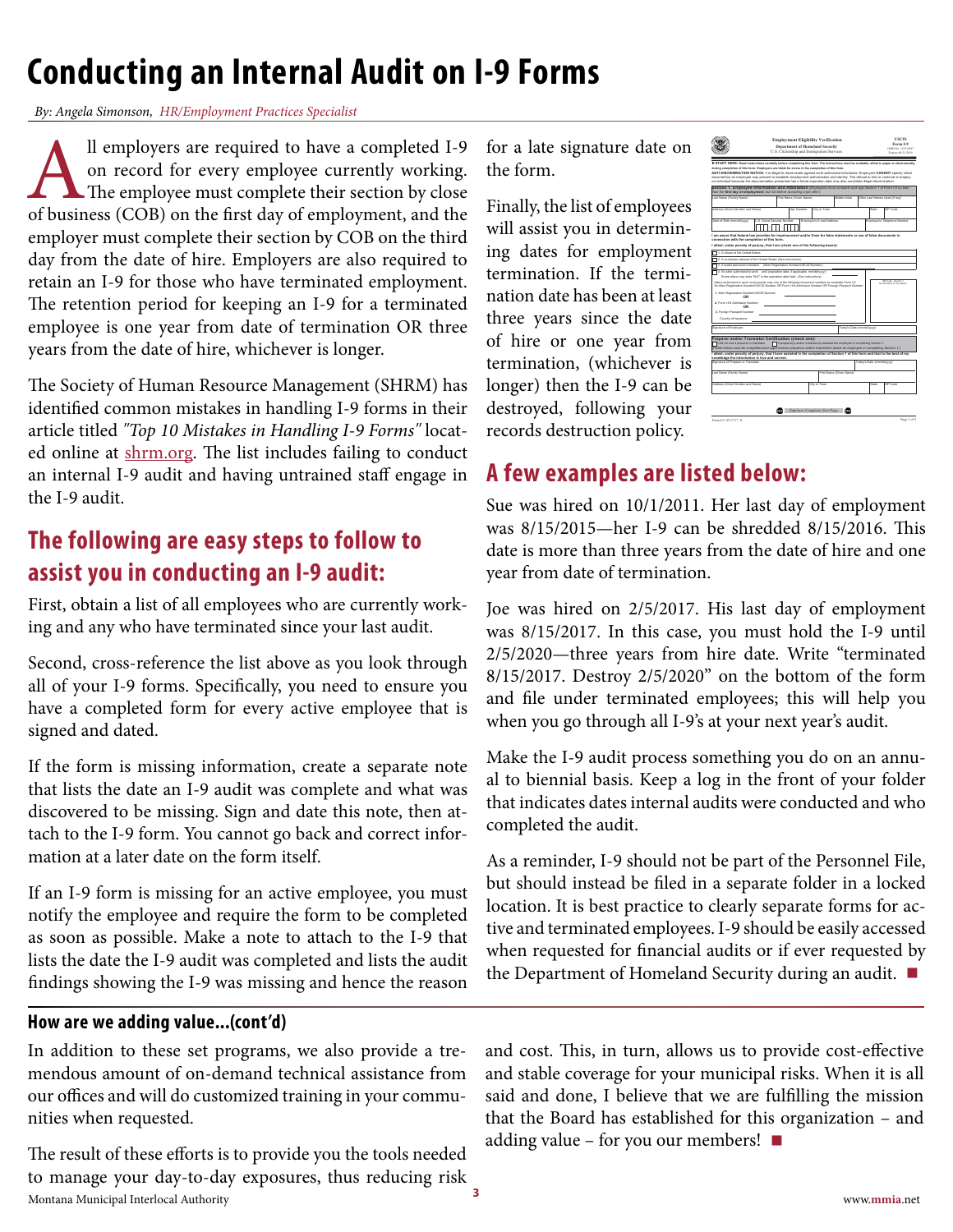## <span id="page-3-0"></span>**Dianna Mell- 2018 Montana Rural Water Systems Clerk of the Year**

The 2018 Clerk of the Year is awarded to Dianna Mell with the City of Townsend.

A dedicated 41-year career to her community started out with a job through the Comprehensive Employment and Training Act (CETA) in 1977. Acknowledging her work ethic and job commitment to various tasks such as mowing lawns and other maintenance duties, she was transitioned to assist with the city office staff with administration duties, eventually being promoted to City Clerk. As City Clerk, she has served under 6 different mayors.

Mell is described as a committed, hard-working individual in all responsibilities of the City Clerk position. One who has spent many selfless hours at City Council meetings, budget meetings, and is most giving of her time, volunteering many hours helping to organize the annual Christmas stroll and Christmas Connection, in addition to many other community functions over the years. Her dedication has been valued and respected. Congratulations Dianna! **■**



Dianna Mell, Clerk of Townsend

## **The Municipal Summit is coming to your area, sign up today!**

*By: Janel Favero, Communication Specialist*

You are cordially invited to participate in the 2018<br>Municipal Summit! The Municipal Summits are<br>statewide educational and networking events that<br>bring together stakeholders in local and state government Municipal Summit! The Municipal Summits are statewide educational and networking events that bring together stakeholders in local and state government to share ideas and discover resources, coordinated by the MMIA, MLCT, and LGC. There is no cost to register.

### **2018 Dates and Municipalities**

- **April 17 –** Great Falls
- **April 18** Havre
- **April 19** Fort Peck
- **April 20** Terry
- **May 21** Twin Bridges
- **May 22** Stevensville
- **May 23** Whitefish
- **June 4** Helena
- **June 5** Roundup

### **2018 Summit topics include:**

- Agency, Advocacy, Litigation Update
- Dialogue with the Governor's Office and Staff
- Safety in the Workplace
- Governance Real-World Scenarios for Municipal Employees and Elected Officials
- Q&A MLCT, MMIA, and LGC staff



• ADA Requirements for Municipalities *-or-*MMIA Cyber Security and Coverage

Please register online at [jotform.com/mmia/2018summit](https://www.jotform.com/mmia/2018summit), registering helps to ensure this event is adequately structured for the total number of participants. Please contact MMIA Communication Specialist, Janel Favero at 406-495-7016 or *[jfavero@mmia.net](mailto:jfavero%40mmia.net?subject=)* if you have any questions.

Lunch will be provided. **■**

#### **MMIA Newsletter Staff**

**Editors:** Janel Favero, Sandy Lang, and Britani Laughery

**Contributing Writers:** Amanda Burkhart, Janel Favero, Alan Hulse, Britani Laughery, Angela Simonson, and Laura Wigen

#### **Design and Layout:** Janel Favero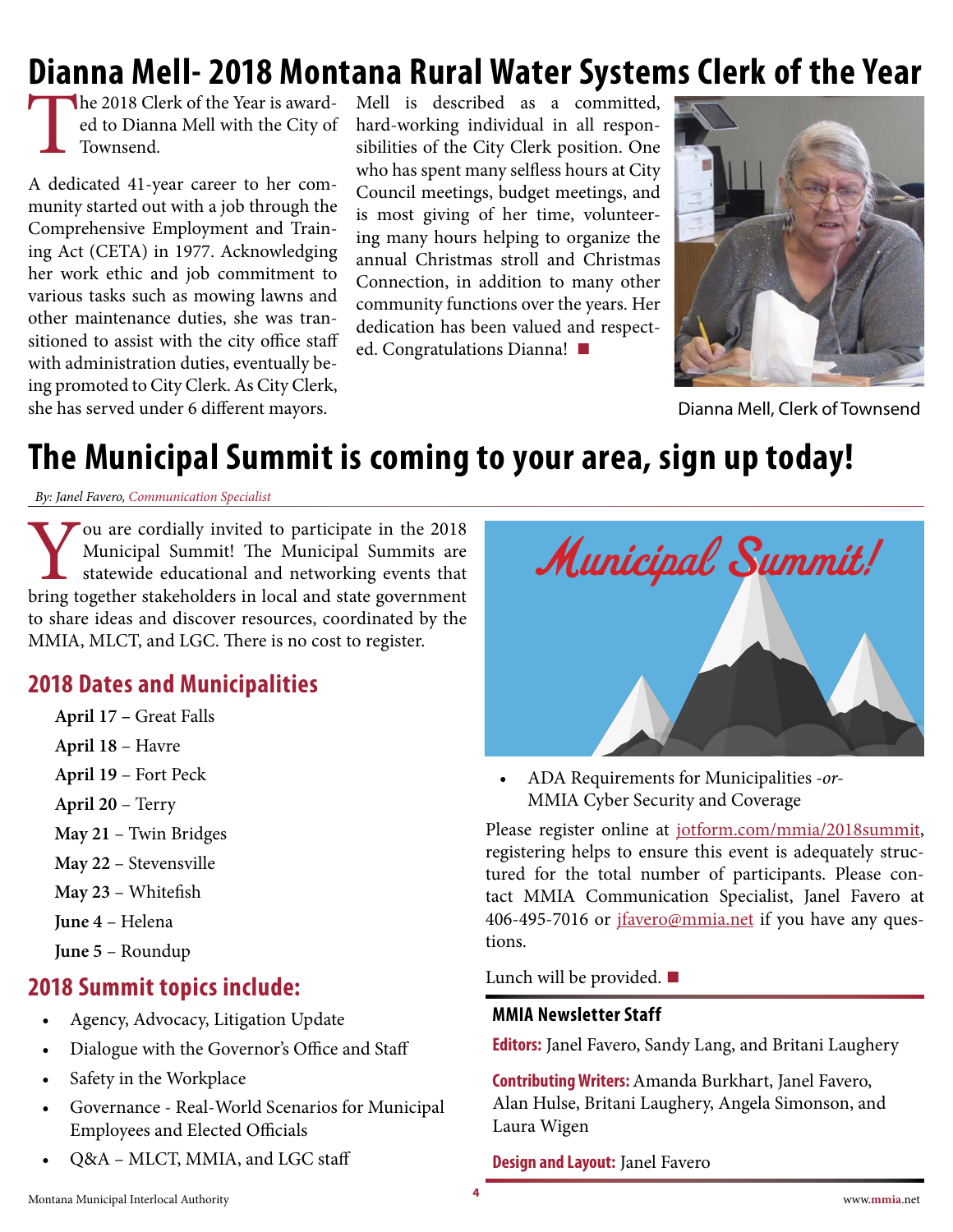## <span id="page-4-0"></span>**Workplace Safety Training Requirements**

*By Britani Laughery, CSP, ASP, CIC, CWCP, AU, Internal Operations Manager*

As discussed in the Winter 2016 MMIA News & Views article titled "Are You Prepared for an Unannounced DLI Inspection?," task-specific training continues to be an emphasis during Department of Labor and Industry, Safety & Health Bureau inspections. There are multiple types of training required by Occupation-

al Safety & Health regulations. To assist municipalities in identifying where there may be training deficiencies, a list of the most common training requirements is provided in the following table. For questions regarding workplace safety training, please contact us at [risk](mailto:riskmgmt%40mmia.net?subject=)[mgmt@mmia.net.](mailto:riskmgmt%40mmia.net?subject=)



## **Mandatory Workplace Safety Training Topics and Their Frequency**

| <b>TOPIC</b>                               | <b>EMPLOYEES</b>                                                                         | <b>FREQUENCY</b> |                               |                                                   | <b>OTHER</b>                                                                                     |
|--------------------------------------------|------------------------------------------------------------------------------------------|------------------|-------------------------------|---------------------------------------------------|--------------------------------------------------------------------------------------------------|
|                                            |                                                                                          | <b>Initial</b>   | <b>Annual</b>                 | <b>Changes</b><br>in Duties/<br><b>Procedures</b> |                                                                                                  |
| <b>Hearing Conservation</b>                | All employees exposed to<br>regulated noise<br>(85 dba and above)                        | X                | X                             |                                                   | <b>Annual Audiograms</b><br>Maintain current posting<br>of Hearing Conservation<br>Standard      |
| <b>Energy Control</b>                      | All employees,<br>Authorized and Affected                                                | X                | $\mathbf{X}$<br>(Recommended) | X                                                 | Annual review of proce-<br>dures. If proficiency is in<br>question, annual update<br>recommended |
| <b>Confined Space</b>                      | All employees who will<br>be required to enter/work<br>in or monitor a confined<br>space | X                | $\mathbf X$<br>(Recommended)  | $\mathbf X$                                       | If proficiency is in question<br>and all rescue personnel<br>included                            |
| <b>Hazard Communication</b>                | All employees                                                                            | X                | X<br>(Recommended)            | X                                                 | If proficiency is in question<br>or employees are intro-<br>duced to new chemicals               |
| <b>Bloodborne Pathogens</b>                | Employees with<br>occupational exposure                                                  | $\mathbf{X}$     | $\mathbf{X}$                  |                                                   | Supervisors and all per-<br>sonnel required to respond<br>and render aid to injured<br>employees |
| <b>Incipient Fire Training</b>             | All employees at sites<br>where fire extinguishers<br>are provided                       | X                | X                             |                                                   | Annual training if required<br>to use fire extinguishers                                         |
| <b>Access to Medical</b><br><b>Records</b> | All employees                                                                            | X                | X                             |                                                   | Post notice annually                                                                             |
| <b>Forklift Training</b>                   | All operators                                                                            | X                |                               |                                                   | Performance test every<br>three years or if proficiency<br>is in question                        |
| <b>Respirator Training</b>                 | All users                                                                                | X                | X                             | X                                                 | Annual refresher<br>Annual medical evaluations                                                   |

*Continued on Page.6*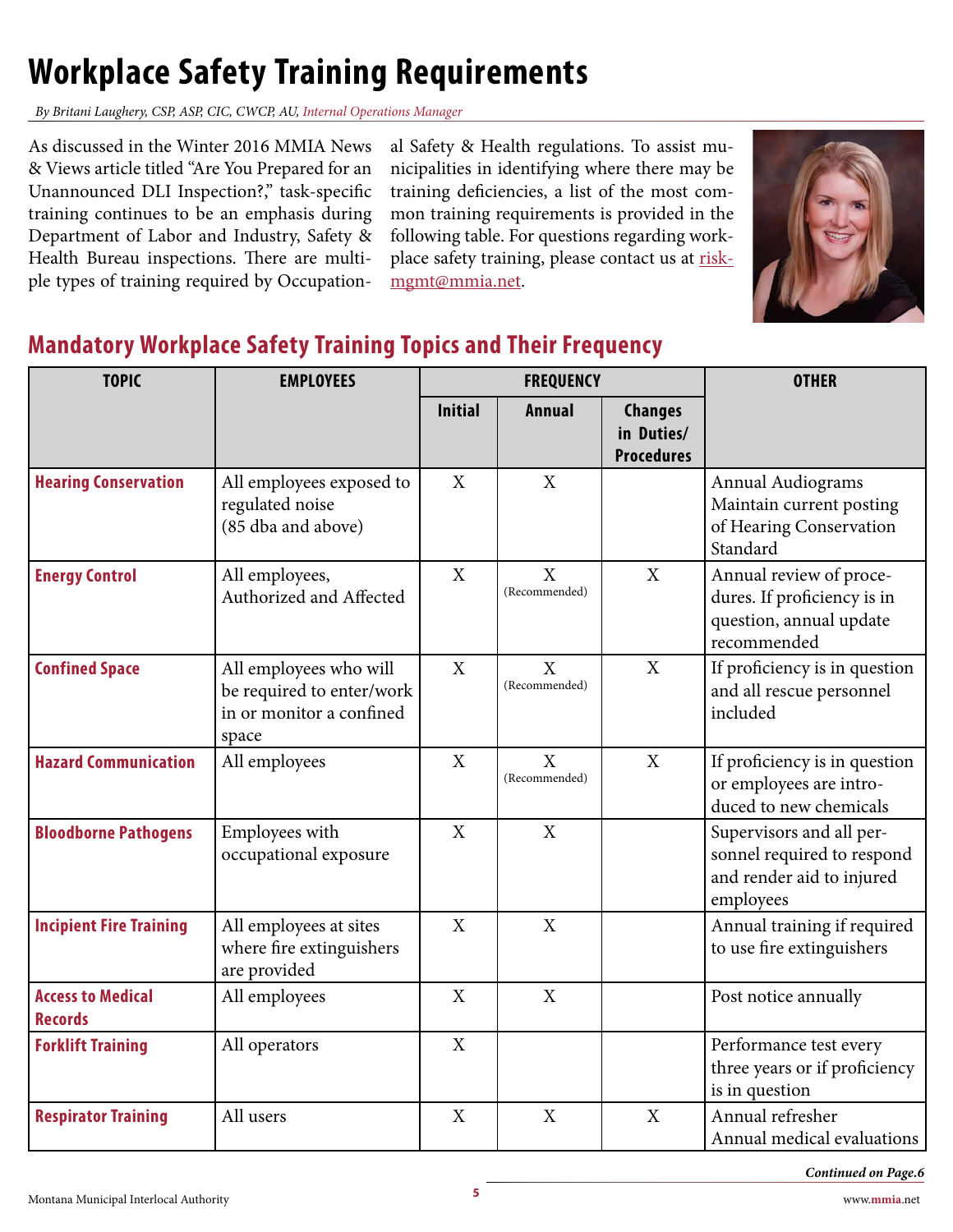## **Workplace Safety Training Requirements...(cont'd)**

| <b>TOPIC</b>                                                   | <b>EMPLOYEES</b>                                                                      | <b>FREQUENCY</b> |                              | <b>OTHER</b>                                      |                                                                       |
|----------------------------------------------------------------|---------------------------------------------------------------------------------------|------------------|------------------------------|---------------------------------------------------|-----------------------------------------------------------------------|
|                                                                |                                                                                       | <b>Initial</b>   | <b>Annual</b>                | <b>Changes</b><br>in Duties/<br><b>Procedures</b> |                                                                       |
| <b>Personal Protective</b><br><b>Equipment</b>                 | All users                                                                             | X                |                              | X                                                 | Changes to hazards<br>exposed or if proficiency is<br>in question     |
| <b>Elevated Work Platforms</b>                                 | All users                                                                             | X                |                              |                                                   |                                                                       |
| <b>Electrical Exposure</b>                                     | Employees exposed to<br>50 volts or more                                              | X                |                              |                                                   | Working with >600v<br>3Phase<br>Other requirements apply              |
| <b>New Employee</b><br><b>Orientation</b>                      | All employees                                                                         | X                |                              |                                                   |                                                                       |
| <b>Company Safety Policies</b>                                 | All employees                                                                         | X                | X                            | X                                                 | Review of Company Safety<br>Policy                                    |
| <b>Job Safety Analysis (JSA)</b>                               | All employees                                                                         | X                | X                            | X                                                 | As needed                                                             |
| <b>Accident Prevention</b><br><b>Program</b>                   | All employees                                                                         | X                | X                            | X                                                 | Review of Company Acci-<br>dent Prevention Program                    |
| <b>Accident Investigation</b>                                  | Managers, Supervisors,<br><b>Safety Committee</b>                                     | X                | $\mathbf X$<br>(Recommended) |                                                   | If proficiency is in question                                         |
| <b>First Aid/CPR</b>                                           | All employees designated<br>to respond                                                | X                |                              |                                                   | Every 2-3 years to maintain<br>certification. CPR Yearly              |
| <b>Trenching/Excavations</b>                                   | All employees who will<br>be required to enter/work<br>in or monitor the work<br>area | X                |                              | X                                                 | As needed                                                             |
| <b>Fall Protection</b>                                         | All employees working<br>over a level of 6 feet                                       | X                |                              | X                                                 | As needed for changes to<br>Fall Protection Equipment                 |
| <b>LP Gas Dispensing</b>                                       | All employees who will<br>dispense                                                    | X                |                              | X                                                 | As needed                                                             |
| <b>Welding/Cutting</b>                                         | All who perform such<br>tasks, all supervisors                                        | X                | X<br>(Recommended)           |                                                   | As needed                                                             |
| <b>Asbestos, lead and other</b><br>regulated health<br>hazards | Those employees exposed<br>above regulated limits                                     | X                | X                            |                                                   | Training depends on the<br>health hazard and the expo-<br>sure levels |
| <b>Overhead Cranes/Hoists</b>                                  | All users                                                                             | X                |                              | X                                                 | Train in inspection<br>procedures                                     |
| <b>Ladder Safety</b>                                           | All employees who will<br>use a ladder                                                | X                |                              |                                                   | As needed                                                             |
| <b>Chain Saw Operation</b>                                     | All users                                                                             | X                |                              |                                                   | As needed                                                             |
| <b>Lifting Safety</b>                                          | All employees                                                                         | X                |                              |                                                   | As needed                                                             |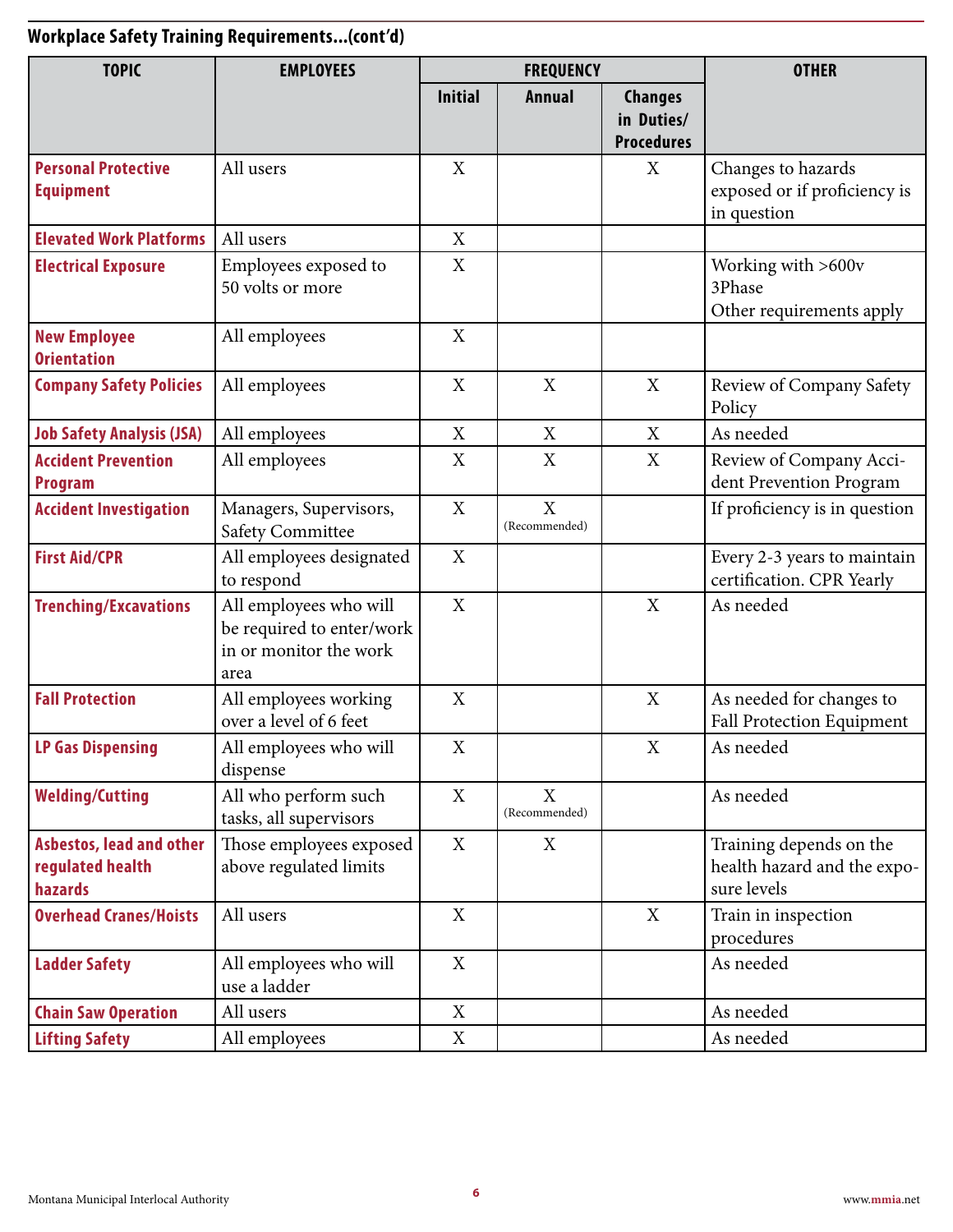## <span id="page-6-0"></span>**Municipal Attorneys: Jim Tillotson Service Program May 9-11th**

*By: Janel Favero, Communication Specialist*

e would like to invite all municipal attorneys to the upcoming Jim Tillotson Service Program at the Billings Hotel and Convention Center, May 9-11, 2018. CLE credits are available.

At the time of press, we are still working on cementing the agenda, however topics include:

- The Disclose Act, COPP, and Local Governments Keeping up with Evolving Electioneering Communication and Reporting Requirements
- MHP Impaired Driver Training
- Medical Marijuana Comes to Town SB 333
- Overview and discussion on criminal law revisions enacted by 2017 Legislature
- MMIA's cyber coverage and digital/computer forensic investigation
- ADA for Title II entities

## **Property Coverage Question and Answer**

#### *By: Laura Wigen, Property Program Specialist*

roperty renewal time has started again! Property Renewal is your opportunity to inform the MMIA of changes, additions and removals for the 2018-2019 coverage period. These updates may also affect coverage determinations should you experience a claim. Thorough review and auditing of your real/personal property, contractor/mobile equipment, and vehicle schedules is encouraged. This time often brings up many questions from our Members on properly scheduling their property.

A common question we hear is '*What is the difference between Replacement Cost and Stated Amount?*'

The big take-away here is that dollar for dollar, these coverages cost the same! the difference is how they pay out in the event of a claim and the requirements of replacement cost.

- **Stated Amount** this is the maximum amount your item is covered for. If the property is scheduled for a stated value of \$1,000, we will only pay up to \$1,000 regardless of the amount of loss.
- **Replacement Cost** this amount is an estimate of what the cost would be to replace the item if it were lost or damaged. The value is a basis for determining coverage cost. If your car has a replacement value of \$45,000 but the actual replacement will cost \$52,000, we will pay up to \$52,000 to replace it. MMIA will pay for a current year new replacement less applicable deductible.
- Rogue Mayors, Council Cousins, and Stubborn Judges – Handling Separation of Powers in Local Government
- Road Issues: Easements, Special Districts, Etc., and more!

Registration starts at 12:30 p.m. on Wednesday, with sessions starting at 1:00 p.m. and an Attorney Reception from 4:45 p.m. - 6:00 p.m. Thursday sessions will be from 8:00 a.m. to 5:00 p.m. Friday concludes the program with sessions starting at 8:15 a.m. Register online at [mmia.net](http://mmia.net), although there is no cost for registration, registering helps to ensure that this event is adequately structured for the total number of participants.

The Convention Center is at 1223 Mullowney Ln, Billings, MT 59101; please use "Municipal Clerks" to reserve your room in the block. **■**

If you choose to schedule property at Replacement Cost, you are required to meet our minimum values for vehicles and buildings and will be subject to an assessment every three years.



Photo courtesy Montana Office of Tourism

Another common question is '*How do I schedule vehicle attachments?*'

Vehicles need to be listed on the vehicle schedule. All removable attachments like sanders, plows, and blades need to be listed on the equipment schedule. This ensures that all parts are adequately insured in the event of a claim.

Renewal is a great time to review your property and list all attachments on the equipment schedule for property coverage. Without listing your equipment properly, those attachments could be considered unscheduled property in the event of a claim. This oversight could significantly lower the value of the equipment to Actual Cash Value for claim pay out. Actual cash value means replacement cost minus depreciation.

If you have any questions, do not hesitate to call Laura Wigen, Property Program Specialist, at 406-495-7024. **■**